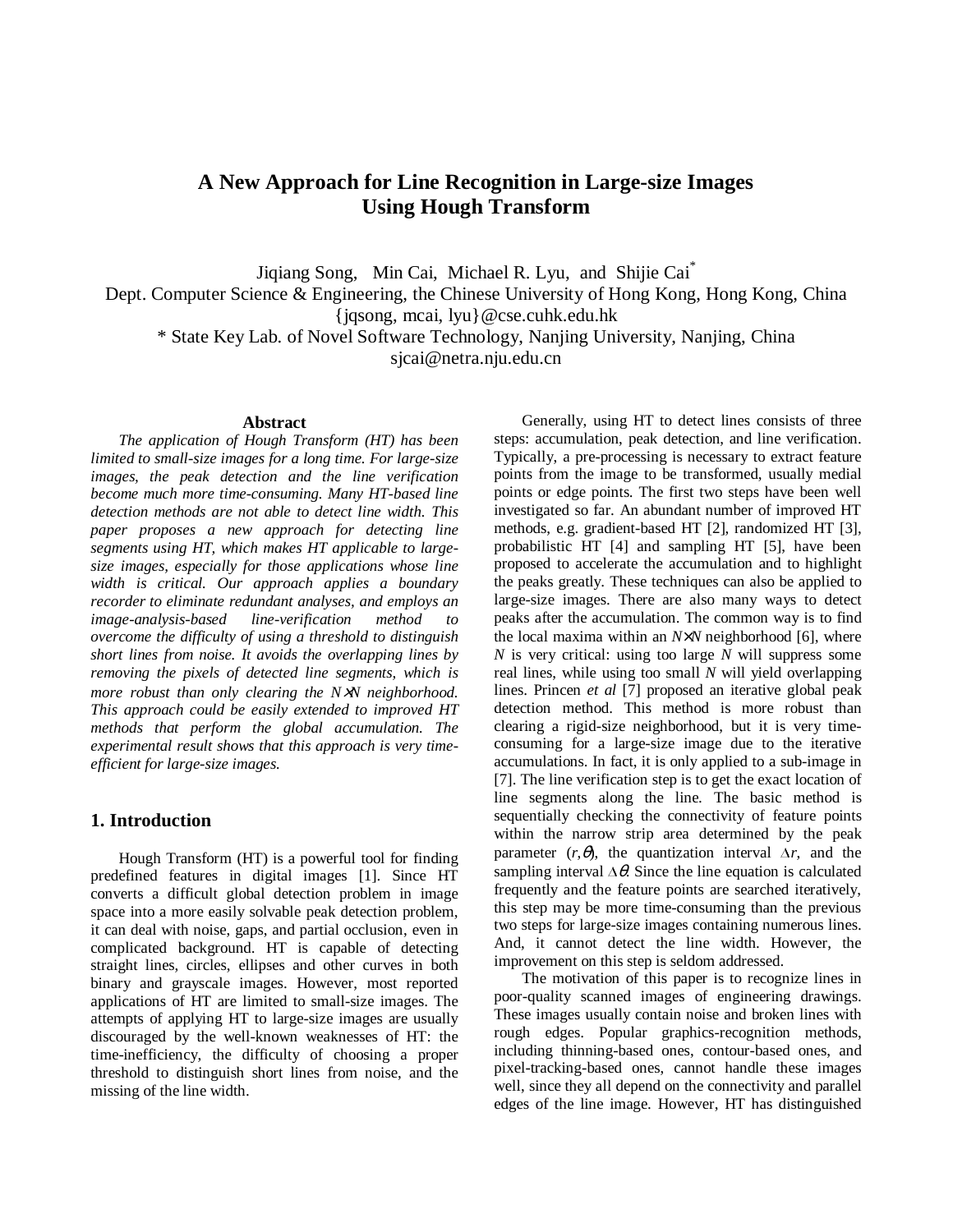advantages for these cases. Therefore, we propose an efficient HT-based approach to verify lines and detect the line width, because the line-width information is critical to further processing of engineering drawings.

### **2. Line detection algorithm**

As engineering drawings are usually stored and processed in binary format, we assume that the image is monochromatic (i.e., black for foreground and white for background). We predefine two thresholds, MIN\_LW and MAX LW, to indicate the minimum and maximum acceptable line widths, respectively. In the pre-processing, we perform horizontal and vertical run-length scans on the input image to extract the medial pixels of valid runs to be feature points. The length of a valid run must be between MIN\_LW and MAX\_LW. Considering the poor image quality, one-pixel-long gap does not break a run.

To ease the description, we choose the standard HT for straight line (see Equation 1 below) to explain the line detection algorithm.

 $r = x \times \cos \theta + y \times \sin \theta$  (1)

# **2.1 Boundary recorder**

One important reason for the time-inefficiency of common line verification methods is that they do not know which part of the strip area contains feature points. Thus they have to either recalculate all feature points with the known  $\theta$  to pick out those with the same (or similar)  $r$ , or check every position within the strip area in the image. Obviously, neither way is fast for a large-size image. Usually, only a small part of the strip area contains the feature points. According to this fact, we add a boundary recorder to each parameter cell, which only contains an accumulator before, to record the minimum scope that contains the feature points contributed to this parameter.

The boundary of each parameter is actually two feature points, called "up boundary" and "low boundary", which enclose all other feature points contributed to this parameter. Since the dimension of parameter space is large when the image size is large, one should be considerate to add any byte to the parameter cell. According to Equation (1), given  $r$  and  $\theta$ , one dimension of the image coordinates can be calculated from another dimension. So we only need to record one dimension of the coordinates in the parameter cell. The choice of X- or Y- dimension coordinates depends on  $\theta$  (Fig. 1). When  $45^{\circ} < \theta < 135^{\circ}$ , the line in the image space is nearly horizontal, so Xdimension coordinates is chosen to record the boundary; otherwise, Y-dimension coordinates is chosen. The initialization and recording processes of the boundary recorder are shown in the following codes.

*Initialization: for all parameter cells*

Param[ $r$ ][ $\theta$ ].accumulator = 0;



#### **Figure 1. Choice of the recording dimension**

 $Param[r][\theta].low\_boundary = max(X\_MAX, Y\_MAX);$  $Param[r][\theta].up\_boundary = min(X_MIN, Y_MIN);$ 

*Recording: when a point (x, y) contributes to a parameter* Param[ $r$ ][ $\theta$ ].accumulator += 1;

IF (45 $\degree$ < $\angle$  (45 $\degree$ ) {

}

Param[*r*][θ].low\_boundary=min(Param[*r*][θ].low\_boundary, point.x); Param[*r*][θ].up\_boundary=max(Param[*r*][θ].up\_boundary, point.x); }ELSE {

Param[*r*][θ].low\_boundary=min(Param[*r*][θ].low\_boundary, point.y); Param[*r*][θ].up\_boundary=max(Param[*r*][θ].up\_boundary, point.y);

Where  $\min(a, b)$  returns the smaller one of *a* and *b*, and  $max(a,b)$  returns the bigger one.

Consider an image of size *L*×*W*, whose range breath of *r* is at most  $\sqrt{L^2 + W^2}$ . The memory requirement for the 2D parameter array of HT can be calculated as follows:

*Mem* 
$$
Req = \frac{\sqrt{L^2 + W^2}}{\Delta r} \times \frac{180}{\Delta \theta} \times \text{sizeof}(param cell)
$$
 bytes.

We choose  $\Delta r = 2$  and  $\Delta \theta = 1^\circ$  to keep both the accuracy of direction and the clustering effect. The parameter cell contains one accumulator, usually an integer (4 bytes), and two boundary recorders that are short integers (2 bytes for each). For a large image of A0-size engineering drawing scanned with 300 dpi, which is fine enough to digitize a line as thin as 0.003 inches, *L* is about 14,000 pixels and *W* about 9,900 pixels. Then, the memory requirement for the parameter array is about 12.3 Mega-bytes. This is obviously acceptable to current hardware condition.

# **2.2 Line verification**

In this step, we introduce two more thresholds: MIN LEN stands for the minimum acceptable line length, and MAX\_GAP stands for the maximum acceptable gap length. They are preset according to the image type.

After all feature points are transformed, we detect the local maximal peak within a small 5×5 neighborhood, and all peaks higher than MIN\_LEN are stored into a peak list in descending order of peak value. The line verification begins from the head of the peak list; thus, it can also take advantage of the global peak. Owing to the recorded boundary information, we only need to analyze the valuable part in the original image determined by the peak parameter to find the evidence of line segments and detect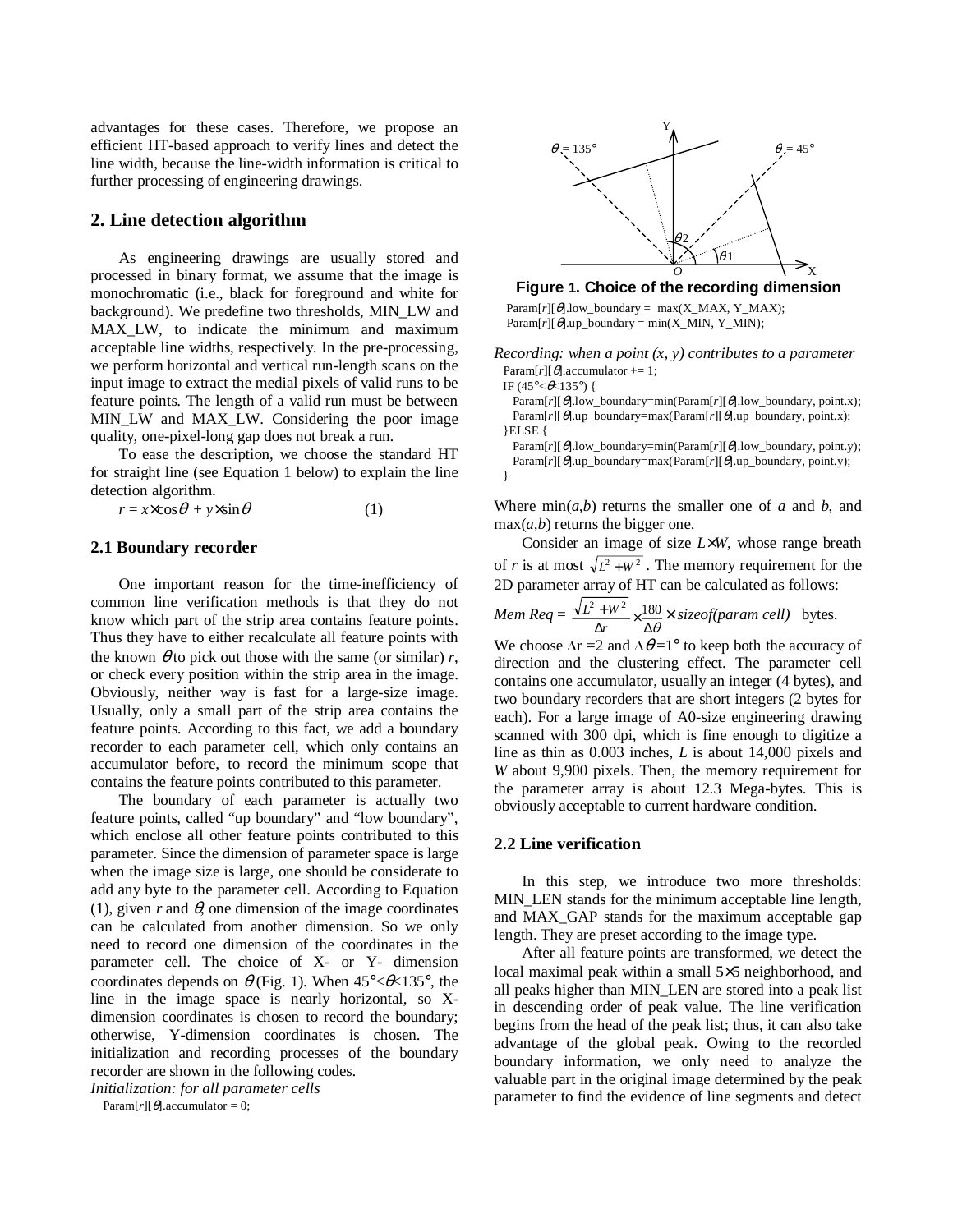the line width of each segment. Then, the pixels of the verified line segments are removed from the image, i.e., turning them from black to white. Since this line verification is based on image analysis, not on feature points, the overlapping lines are successfully avoided by removing the pixels of the verified line segments. Thus, it does not need the re-accumulation, and it is much faster than using the method of [7].

According to the boundary recording process defined in Section 2.1, the image coordinates of two boundary points can be calculated easily, denoted by  $P_{\text{lb}}$  and  $P_{\text{ub}}$ . The line verification analyzes the image along the straightline direction from  $P_{\text{lb}}$  to  $P_{\text{ub}}$  sequentially. To avoid the heavy computation in solving the equation, we adopt the off-the-shelf rasterization method – Bresenham algorithm for straight line [8], which generates a straight-line path point with at most three additions – to generate the eightconnected path points from  $P_{\text{lb}}$  to  $P_{\text{ub}}$ , denoted by  $P_{\text{i}}$ (i=1..n), where  $P_1 = P_{1b}$  and  $P_n = P_{1b}$ . The detailed image analysis algorithm is as follows.

```
gap_count = 0; start_pos =1;
FOR (i = 1 TO n) {
  IF (P_i is black) {
    gap_{count} = 0;
    IF (start_pos == 0) start_pos = i;
    IF (i == n) {
       IF (VerifySegment(start_pos,i) == true) {
         Accept this segment;
         Remove the pixels of this segment;
       }
    }
   }ELSE {
    gap_count +=1;
    IF (gap_count = MAX_GAP or i = n) {
       IF (i-gap_count-start_pos > MIN_LEN) {
         IF (VerifySegment(start_pos,i-gap_count) == true) {
            Accept this segment;
            Remove the pixels of this segment;
         }
       }
       start_pos = 0;
    }
   }
}
```
This algorithm detects all segments from  $P_{\text{lb}}$  to  $P_{\text{ub}}$  that are longer than MIN\_LEN and do not contain gaps longer than MAX\_GAP. For each segment, it then calls VerifySegment(*start,end*) for verification by checking the line width. The line width of a line segment is voted by all local line widths detected at each black *P*i(i=*start*..*end*). If the voted line width is larger than MAX\_LW, this segment may be a part of intersecting line or other shapes so that it should be rejected. Since this algorithm does not depend on a single threshold for the decision purpose, it overcomes the difficulty of trading-off between short lines and noise. Thus, it can distinguish between true lines and a random alignment of points correctly.



**Figure 2. Local line width detection**

Considering the poor quality of line image, we use a missing-pixel-tolerant approach to detect the local line width. For each  $P_i$ , we use  $P_{i-1}$  and  $P_{i+1}$  (if available) to help the decision (Fig. 2).  $V_i$  is the straight-line path passing  $P_i$  and perpendicular to the line  $P_{\text{lb}}P_{\text{ub}}$ , which is also generated by Bresenham algorithm.  $V_i(k)$  (k=- $MAX_LW.MAX_LW$  is the point on the  $V_i$  path with k steps away from  $P_i$ , particularly,  $V_i(0) = P_i$ . The detection starts from k=0 and increases k by 1 iteratively until the number of black pixels among  $V_i(t)$  (j=i-1..i+1, t=k..k+1) is less than 4, and then records the stopped k as  $k_{max}$ . Next, it decreases k from 0 with the same criteria to get  $k_{min}$ . Finally, the local line width is calculated as  $k_{max} - k_{min} + 1$ . This approach can detect correct line width from poor quality images as well as high quality images. The verified line segments will be stored with three parameters: starting point, end point, and line width.

#### **2.3 Line removal**

After all line segments contributed to a peak have been verified, the pixels of these line segments should be removed from the image to avoid overlapping lines. It is easy to remove the pixels of a line segment within a rectangular area determined by the parameters (the long axis is from the starting point to the end point, and the length of short axis equals the line width). This is correct for an isolated line segment. However, if there are other under-detected line segments intersecting this line segment, their intersection parts will also be removed so that the under-detected line segment will be separated. This problem also exists in other line verification methods based on removing the feature points.

Instead, we use an intersection-preserving approach based on detecting the trends of branches at the intersection [9]. It simply removes those parts whose local line widths are less than or similar to the line width of this line segment as rectangular areas. For other parts, i.e. intersection parts, it detects the trend of branches toward the line segment to approximate the border for removing and for preserving purposes. This approach only removes